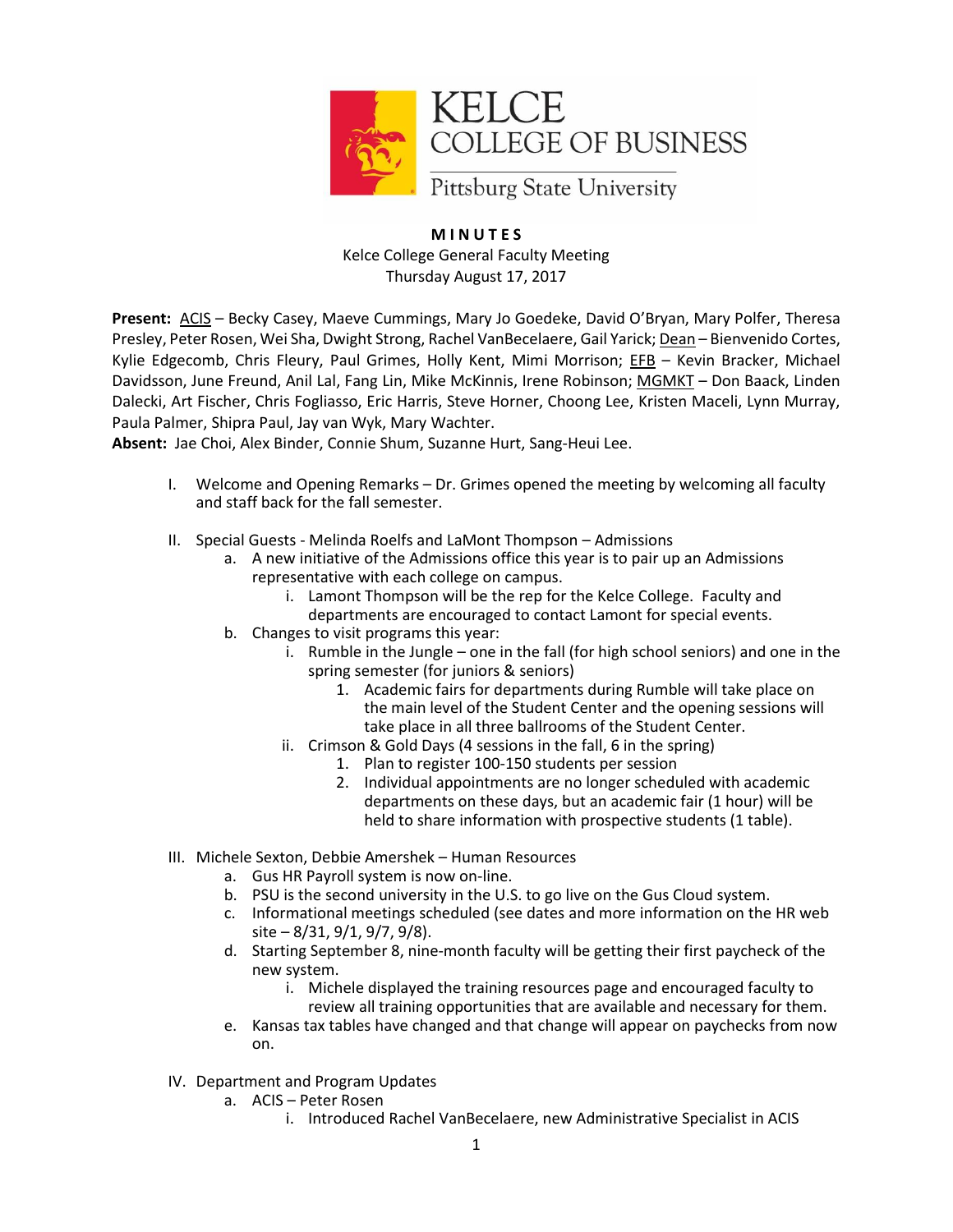- ii. ACIS is working on putting together a Master of Professional Accountancy.
	- 1. This will be a 4+1 Program with twenty-four (24) credit hours of graduate level work, which is designed to be completed in one year after completing an undergraduate accounting major from Kelce Nine (9) hours of undergraduate courses will double count toward the MPAcc for a total of thirty-three (33) program hours.
- iii. CIS curriculum is in the process of being updated and will be in place fall 2018.
- iv. Meet the Firms career event is Monday, Sept. 11.
- b. MGMKT Lynn Murray
	- i. Jeff Poe has resigned and now works in the private sector.
- c. EF&B Kevin Bracker & Anil Lal
	- i. Dr. Bracker is the Program Coordinator for Finance and Dr. Lal is the Program Coordinator for Economics. Dr. Cortes will be authorized signature for EFB.
	- ii. Dr. Lal discussed Economics curriculum changes:
		- 1. Economics major is now Business Economics,
		- 2. New courses are being offered,
		- 3. Most electives have been renumbered,
		- 4. Econ minor has changed from 21 hours to 15 hours.
- d. MBA Din Cortes
	- i. MBA program is strong.
		- 1. There are currently 88 enrolled MBA students.
		- 2. Thirty-three (33) of these students are newly admitted (40% are Kelce graduates, and 20% of these have full-time employment).
		- 3. Up to 20% of MBA students are international students.
		- 4. MBA Experience class is to be held August 25 & September 1 with 47 students enrolled.
		- 5. Working on a mini-online version of the MBA Experience class for those who are unable to attend the class.
	- ii. Working with Academic Partnerships toward creating a new MBA Program 100% on-line; while maintaining our traditional residential program.
	- iii. Study abroad and dual degree programs are moving ahead. Four students are in France and three LaRochelle students will be attending PSU this semester.
		- 1. Will be working on a dual degree program with Montpelier Business School in France (Dr. Dalecki).
- V. College Support Updates
	- a. Academic Advising Suzanne Hurt no report
	- b. Instructional Support Kylie Edgecomb
		- i. Kylie informed faculty that Canvas assignments and pages could now be duplicated.
		- ii. Canvas Teacher app replaces SpeedGrader app.
		- iii. Canvas DocViewer replace Crocodoc annotations tool (SpeedGrader).
	- c. Technical Support Chris Fleury
		- i. Discussed computer "refresh" program that he will be using to clean up older computers.
		- ii. Windows 7 will be out of extended support by Microsoft in 2020 all computers will move to Windows 10.
- VI. Administrative Updates and Announcements Mimi Morrison
	- a. Publications faculty are to update their publications in Digital Measures and provide a hard copy of the publication to the Dean's office.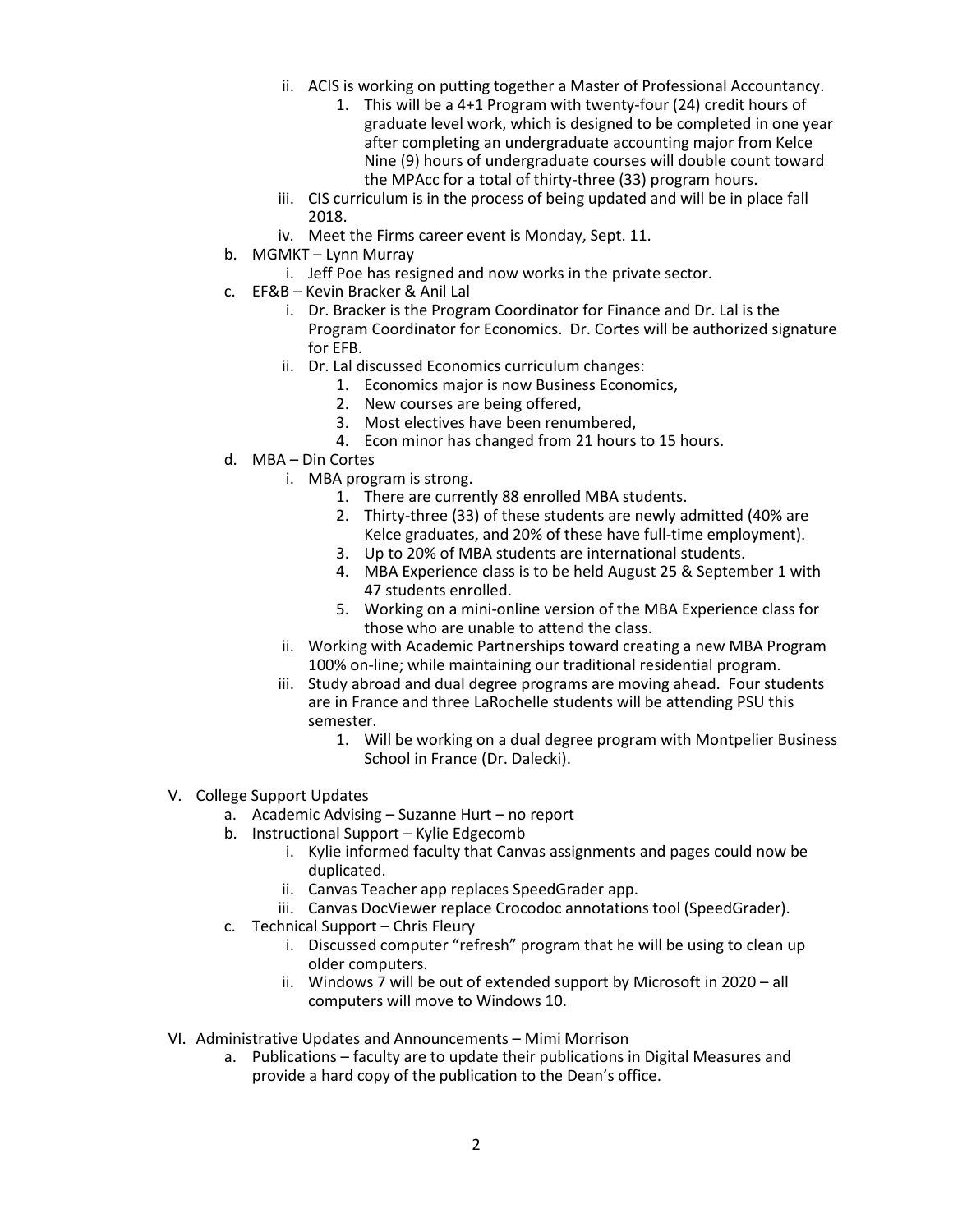- b. Syllabi faculty reminder that all course syllabi need to be updated in Digital Measures at the end of each semester. Syllabi shall be submitted for every course to the department admin who will submit to the Dean's office.
- VII. Development News Holly Kent
	- a. On September 14, Chris Medley will be visiting as Executive on Campus (1980 Finance graduate). Students are highly encouraged to attend his presentations.
	- b. September 15 President's Society Celebration Plaster Center
	- c. October 2 Kelce Golf Tournament at Brookridge.
		- i. The golf tournament endowment now has \$35,000 & has given scholarships to students the last two years.
	- d. October 14 Kelce day for Rua Box let Holly know about anyone who would be appropriate to invite for that day.
	- e. Building Update:
		- i. \$4.5 million in funds have been committed to the building project.
		- ii. Multiple proposals are out at this time, with many individuals working toward the funding goal.
		- iii. There is potentially \$5 to \$6 million available through renovation and repair funding from the State. President Scott and CFO Ball are working on this.
		- iv. Faculty/Staff who are interested in contributing to the building fund are encouraged to support.
			- 1. There are 39 faculty office-naming opportunities available for a limited time at \$5,000 per office. This opportunity is only open for Pitt State faculty and retirees.
			- 2. Pledge agreements are taken care of by Holly and the Development office.
			- 3. Final commitment date is December 31 for faculty offices at \$5,000 after which it will take a \$10,000 contribution for naming rights.
- VIII. AOL, Curriculum, Research, and Outreach Update Eric Harris
	- a. Discussed curriculum updates and changes as distributed.
		- i. Program changes for the Kelce Core that were passed at the college level did not pass faulty senate. Committee will continue to work toward getting changes legislated.
		- ii. All other curriculum changes were passed. Many course prefixes, numbers and names have changed.
	- b. AOL data needed from faculty Dr. Harris has communicated with those who need to submit new data.
	- c. Outreach Block 22 and downtown parking study
	- d. Kansas Insurance Certificate program (Dr. Bracker)
		- i. 12 hours of insurance related courses that will be offered at PSU and other institutions in Kansas.
		- ii. Our first course was offered during summer 2017, taught by Dr. Fang Lin.
		- iii. The program funds come through a grant from the Kansas Insurance Education Foundation.
- IX. General Announcements Paul Grimes
	- a. Travel Request Forms Return to Chairs by September 5.
	- b. CV Information Updates into Digital Measures
		- i. Faculty are required to update all information in Digital Measures as reports will be run this year to make sure AACSB criteria are met during the year of record.
	- c. Google Scholar make personal page public and use Pitt State email address
	- d. Kelce College Sponsorships Athletic Events
		- i. Continuing to sponsor first downs at the football games, signs at baseball and softball fields, and half-time promotions at basketball games.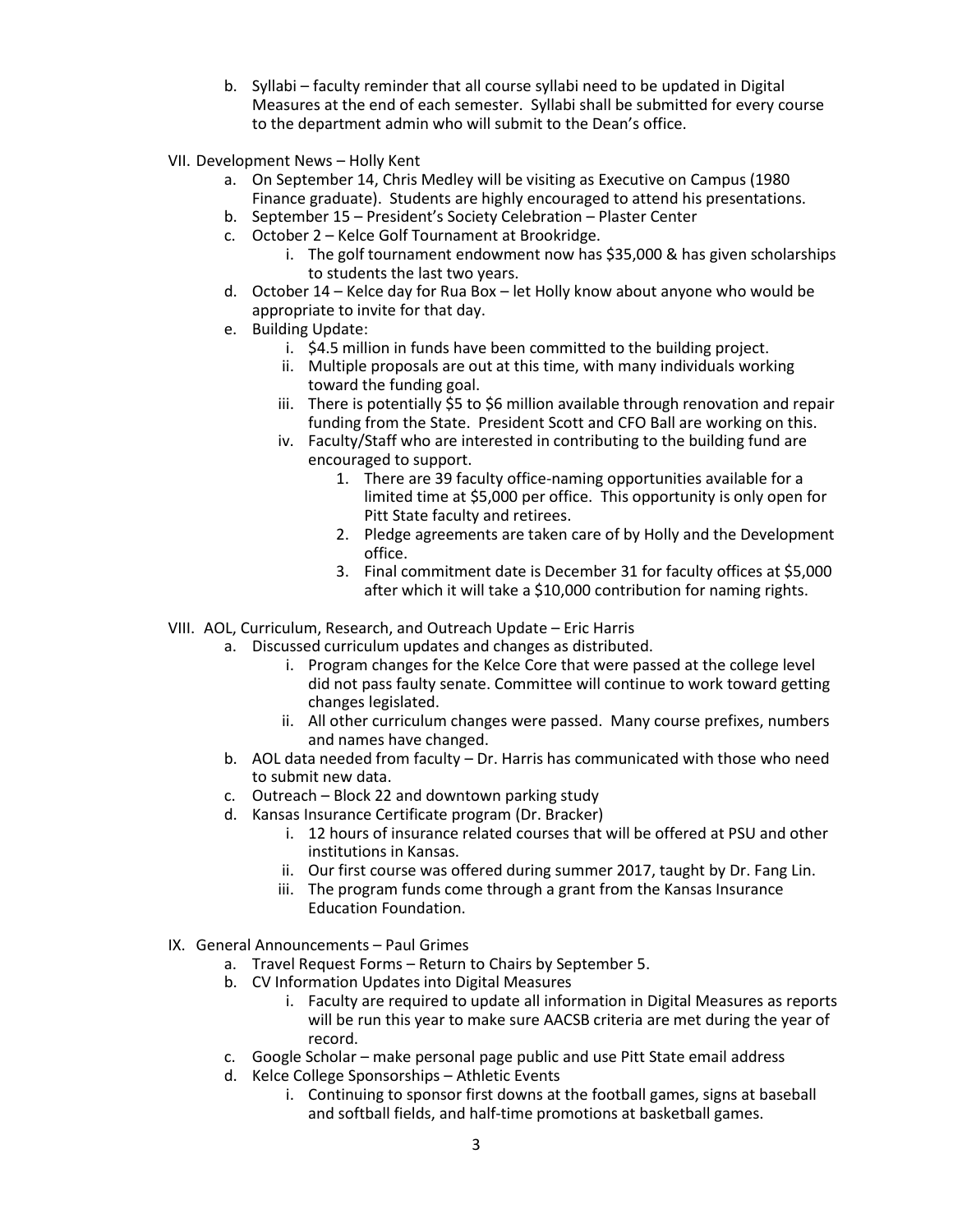- e. Welcome Back Picnic for Students Tuesday, September 5<sup>th</sup>
	- i. Need faculty participation sign-up sheet available in the Dean's office.
- f. Kansas State Fair PR and Outreach
	- i. Joe Levens coordinates for PSU need reps from Kelce. Faculty can inform Dr. Grimes if they are available. Dates of the fair are September 7-17.
- g. Johnson County Golf Tournament, October 2<sup>nd</sup> faculty teams encouraged
- h. Kelce Hosts the Rua Skybox Homecoming Game vs. MO Western, October 14<sup>th</sup>
- i. General Education curriculum review (Dr. Horner).
	- i. This task force spent last year in the discovery phase and will be moving to the design phase this fall.
	- ii. Dr. Grimes thanked Dr. Horner for all of the time and work he has put into this effort.
- X. Dean's College Update and Faculty Decision Items
	- a. Current Status of College/University; Budget and Enrollment; Academic Partnerships
		- i. Two major and interconnected issues currently facing the college and university:
			- 1. Enrollment
				- a. This will be third consecutive fall with university enrollment less than the one before
				- b. Kelce enrollments remain relatively stable for past decade; about 1,000 headcount +/- 100
				- c. Currently our budgets are not directly linked to enrollment
			- 2. Budget
				- a. Drop in state support increases importance of enrollmentdriven tuition and fees
				- b. Last year's shortfall pro-rated across all divisions of the university into permanent reductions
					- i. Our share  $11.42\%$  of Academic Affairs = \$78,016
				- c. Additional cuts required to accommodate this year's shortfall
					- i. New *additional* target = \$277,221
					- ii. How can we meet this?
					- iii. Primarily open positions and lapsed salaries
					- iv. Bottom line is that we will be down about one faculty position in each department
					- v. 10-month chairs or convert to coordinators; 10 month admin in ACIS
				- d. Even though our college budget not a direct function of enrollment, our university budget is.
				- e. Steps being taken at university level; EMSS, Agents in China and India, etc.
				- f. We must RECRUIT to bring the university enrollment levels back up. We must explore outside of the box and try NEW IDEAS to tap new markets.
				- g. Proposal by Academic Partnerships for outside management of a new Online MBA program
	- b. AACSB Accreditation Cycle
		- i. This is Year of Record is 2017-18
			- 1. AACSB accreditation is a culture. It should be reflected *continuously* in all that we do.
			- 2. Keep your Activity Insight (Digital Measures) information updated
			- 3. Continue with course assessment and AOL activities
			- 4. Maintain your faculty qualification
			- 5. Remain engaged!!
		- ii. Reaffirmation Visit is **October 14-16, 2018**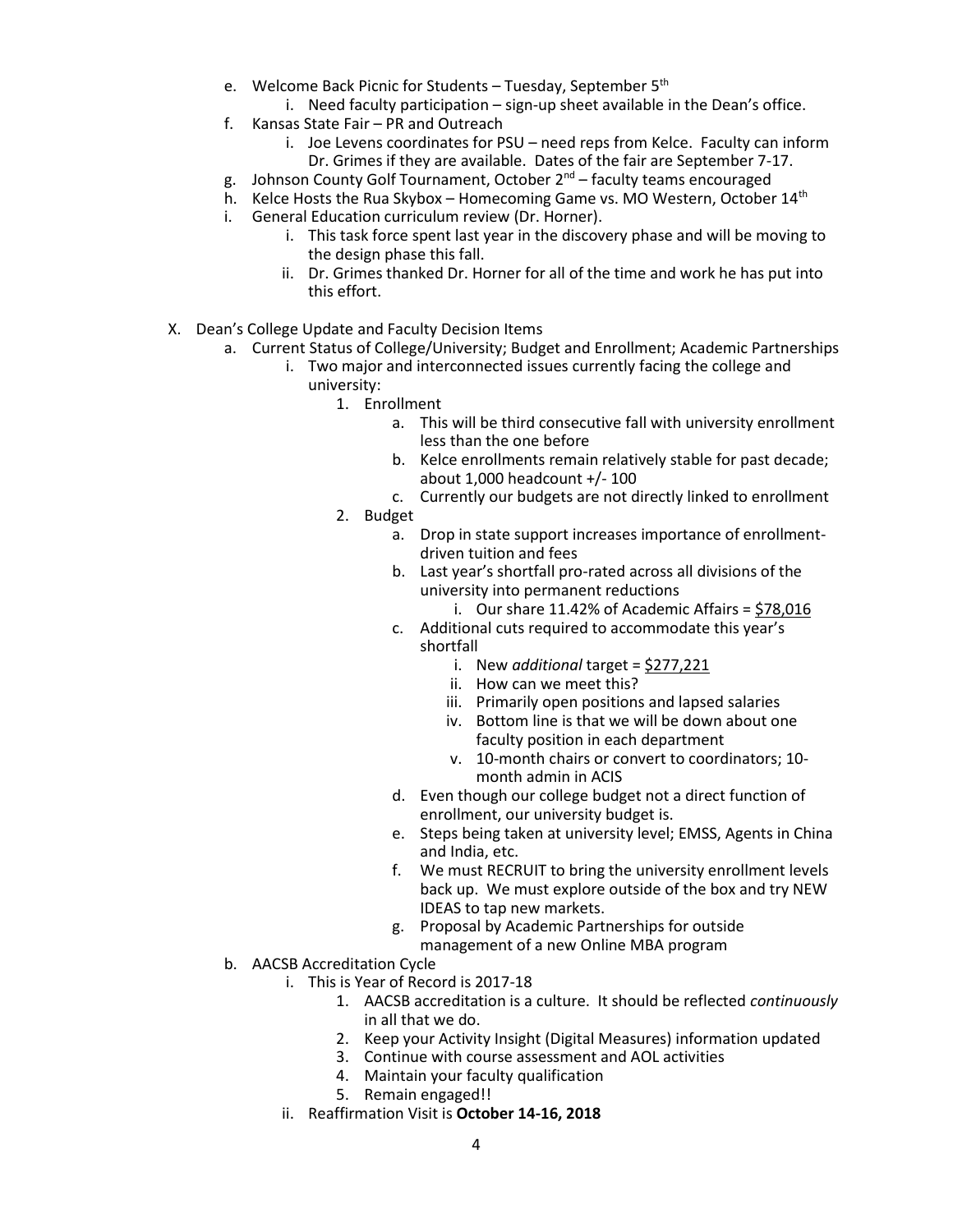- 1. Team Members:
	- a. Chair, Robert C. Camp Indiana University of Pennsylvania (Economics),
	- b. Bruce Raymond Colorado State University–Pueblo (Management),
	- c. Gregory A. Carnes University of North Alabama (Accounting)
- c. College Committee Assignments reviewed committee assignments for this year; i. Kelce College Standing Committees for 2017-2018
	- 1. To maintain continuity during year of record, KLT decided to rollover membership assignments from last year and extend everyone's membership by one year. Minor tweaks needed due to personnel turnover.
	- 2. Committees need to self-organize and elect chairs. Report to Dean's Office prior to Labor Day.
	- 3. ACTIVELY CONTRIBUTE!
- d. Priorities for the Academic Year; Strategic Plan align dates with university plan and reaffirm (faculty vote)
	- i. Six Step Plan Rolled Out in 2012-2013. Steps Completed:
		- 1. New college governance documents and committee structure
		- 2. New Vision Statement, Mission Statement, and Guiding Values Document
		- 3. New Operating Policies Faculty Sufficiency and Faculty Qualifications
		- 4. Development and adoption of new college strategic plan.
		- 5. Major work was completed last year on Step 5- Review and redesign of college curriculum (BBA and MBA)
			- a. Need legislative approval for changes in BBA core
			- b. Need legislative and KBOR approval for MPAcc
		- 6. Once step 5 is completed, we will work on the final sixth step. Step 6 - Construct a new Assurance of Learning Model
	- ii. All long-run steps now informed by our College Strategic Plan.
		- 1. **Goal 1: Professionalism**
		- 2. Goal 2: Relevance
		- 3. Goal 3: Growth
	- iii. Kelce Strategic Plan Items of Emphasis for 2017-18:
		- Objective 1.1 Renovation/Expansion of Building
		- Objective 2.1 (Curriculum Review and Revision)
		- Hold Over Action Items:
			- 1.3.1. (New Departmental P&T Guidelines)
			- 1.3.3. (Youngman Program Reform)
		- College strategic planning committee will meet to decide on additional priorities for the year.
	- iv. Need to align timeframe of Kelce Strategic Plan to the "Pathways to Prominence 2016-2022" plan recently adopted by the university. Need to extend our end date by two years.
		- 1. Motion and vote to extend.
			- a. A motion was made by Dr. Eric Harris and seconded by Ms. Mary Polfer to extend the Kelce Strategic plan by two years to be aligned with the University Strategic Plan.
			- b. Discussion none
			- c. Vote unanimous in favor of extending the time frame on the Kelce Strategic Plan from 2016 through 2022
- XI. Old Business none